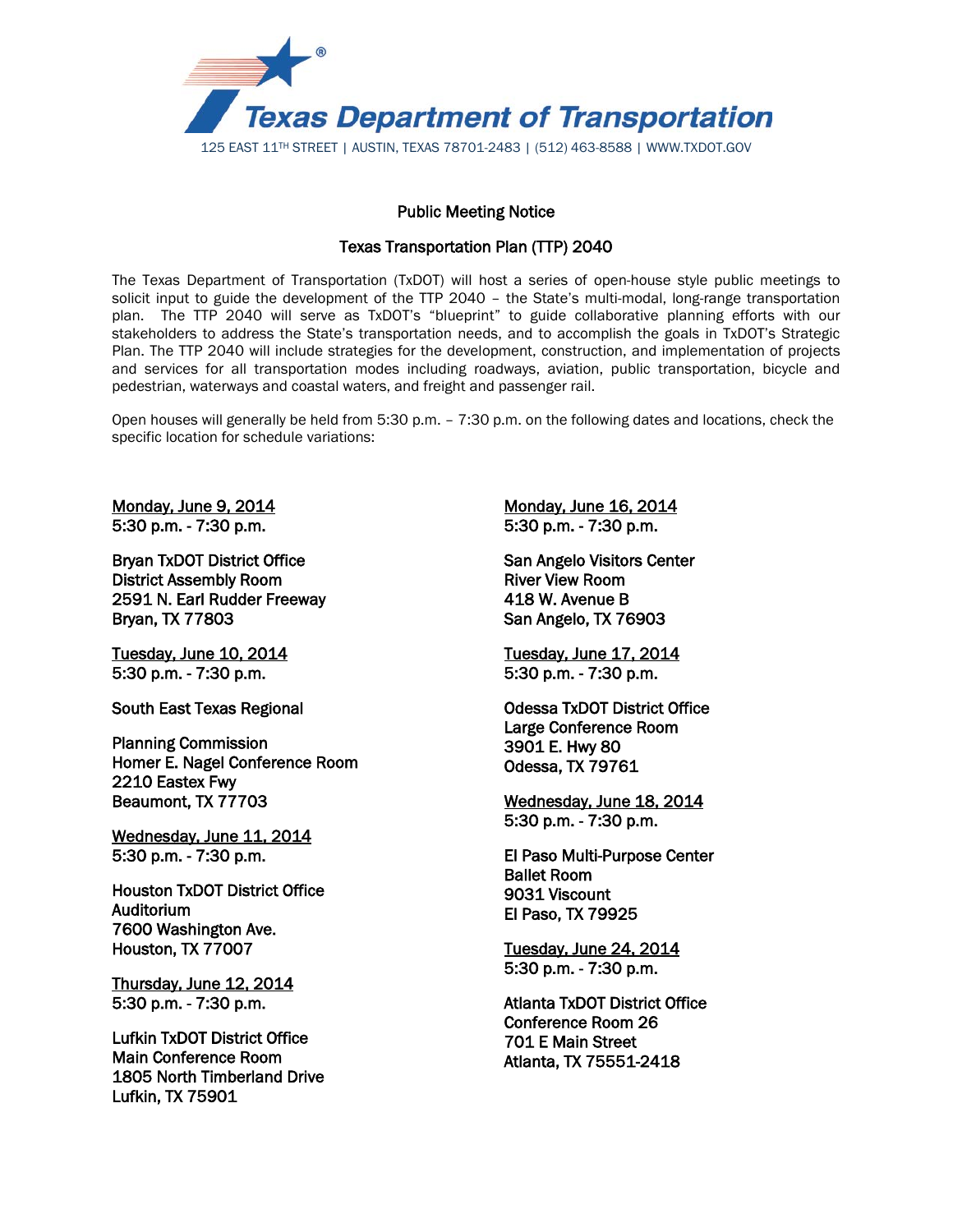Wednesday, June 25, 2014 5 p.m. - 7 p.m.

Paris Junior College McLemore Student Center Room 205 2400 Clarksville Street

Paris, TX 75460

Thursday, June 26, 2014 5:30 p.m. - 7:30 p.m.

Tyler TxDOT District Office District Assembly Room 2709 W Front Street Tyler, TX 75702

Monday, July 7, 2014 5:30 p.m. - 7:30 p.m.

DalTrans Transportation Management Center Conference Room 4777 East Highway 80 Mesquite, TX 75150

Tuesday, July 8, 2014 5:30 p.m. - 7:30 p.m.

Wichita Falls Transit Center 306 W. Scott Ave. Wichita Falls, TX 76301

Wednesday, July 9, 2014 5:30 p.m. - 7:30 p.m.

Fort Worth TxDOT District Office Regional Training Center 2501 Southwest Loop 820 Fort Worth, TX 76133

Thursday, July 10, 2014 5:30 p.m. - 7:30 p.m.

Brownwood TxDOT District Office 2495 US 183 N. Brownwood, TX 76802

Monday, July 14, 2014 5:30 p.m. - 7:30 p.m.

Laredo TxDOT District Office 1817 Bob Bullock Loop Laredo, TX 78043

Tuesday, July 15, 2014 5:30 p.m. - 7:30 p.m.

Pharr TxDOT District Office

District Conference Center 600 W. US Expressway 83 Pharr, TX 78577

Wednesday, July 16, 2014 5:30 p.m. - 7:30 p.m.

Corpus Christi TXDOT District Office Training Center 1701 S. Padre Island Drive Corpus Christi, TX

Thursday, July 17, 2014 5:30 p.m. - 7:30 p.m.

City of Victoria Conference Room 204 700 Main Center Victoria, TX 77901

Monday, July 21, 2014 5:30 p.m. - 7:30 p.m.

Waco Transit Center Administration Building, Conference Room 301 South 8th Street Waco, TX 76701

Monday, July 28, 2014 5:30 p.m. - 7:30 p.m.

T & P Depot 1101 North First Street Abilene, TX 79601

Tuesday, July 29, 2014

5:30 p.m. – 7:30 p.m.

Childress City Auditorium Conference Room A 1000 Commerce Street NW Childress, TX, 79201

Wednesday, July 30, 2014 4:30 p.m. - 6:30 p.m.

Amarillo TxDOT District Office District Conference Room 5715 Canyon Drive Amarillo, TX 79114

Thursday, July 31, 2014 5:30 p.m. - 7:30 p.m.

Lubbock TxDOT District Office Mesquite Room 135 Slaton Road Lubbock, TX 79404